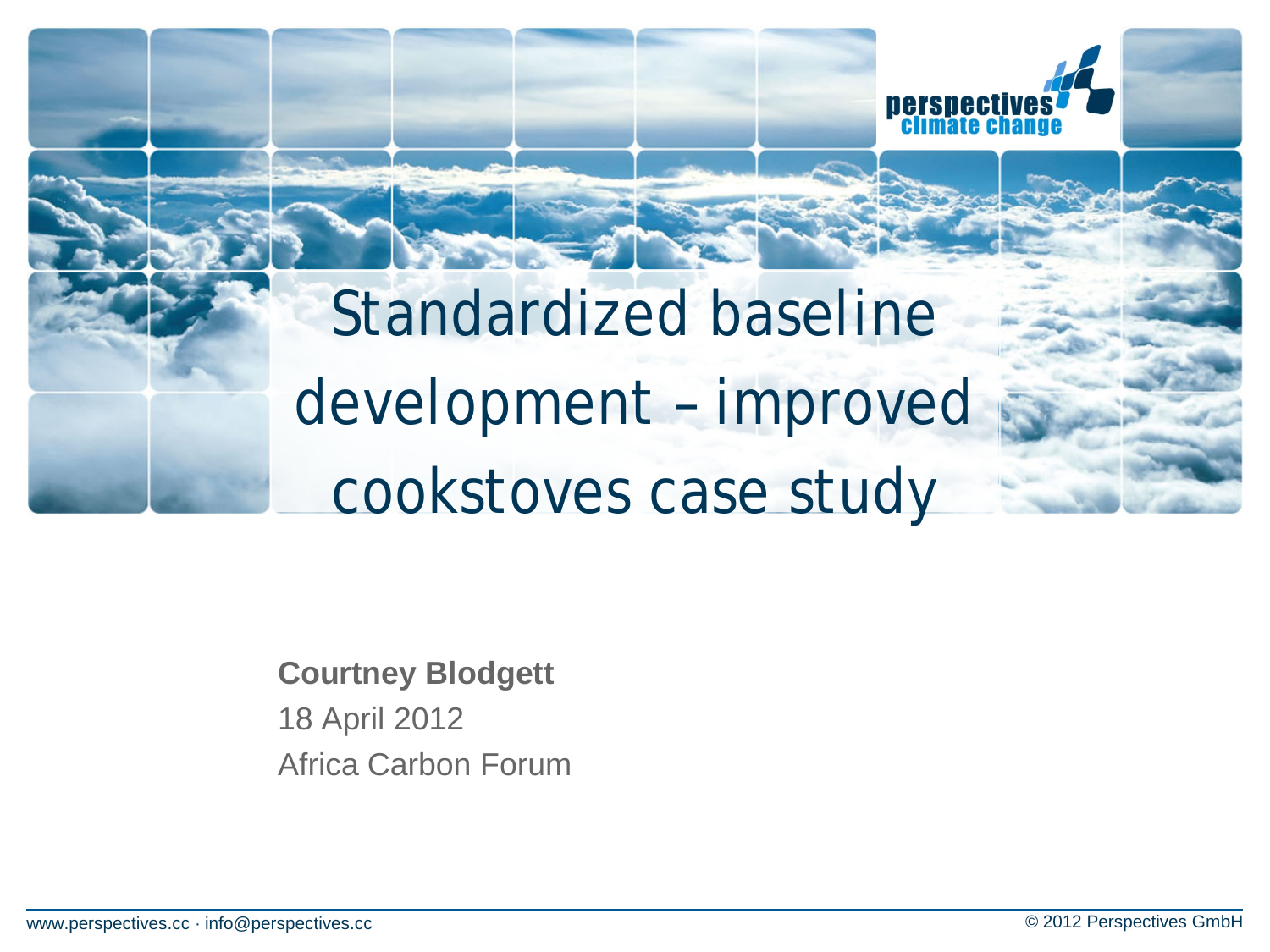# To be defined for standardized baselines development

- **EXELGE** Level of aggregation
- **Relevant measure(s)** 
	- Fuel and feedstock switch
	- Technology switch
	- Methane destruction
	- Methane formation avoidance
- **-** Output
- Sector

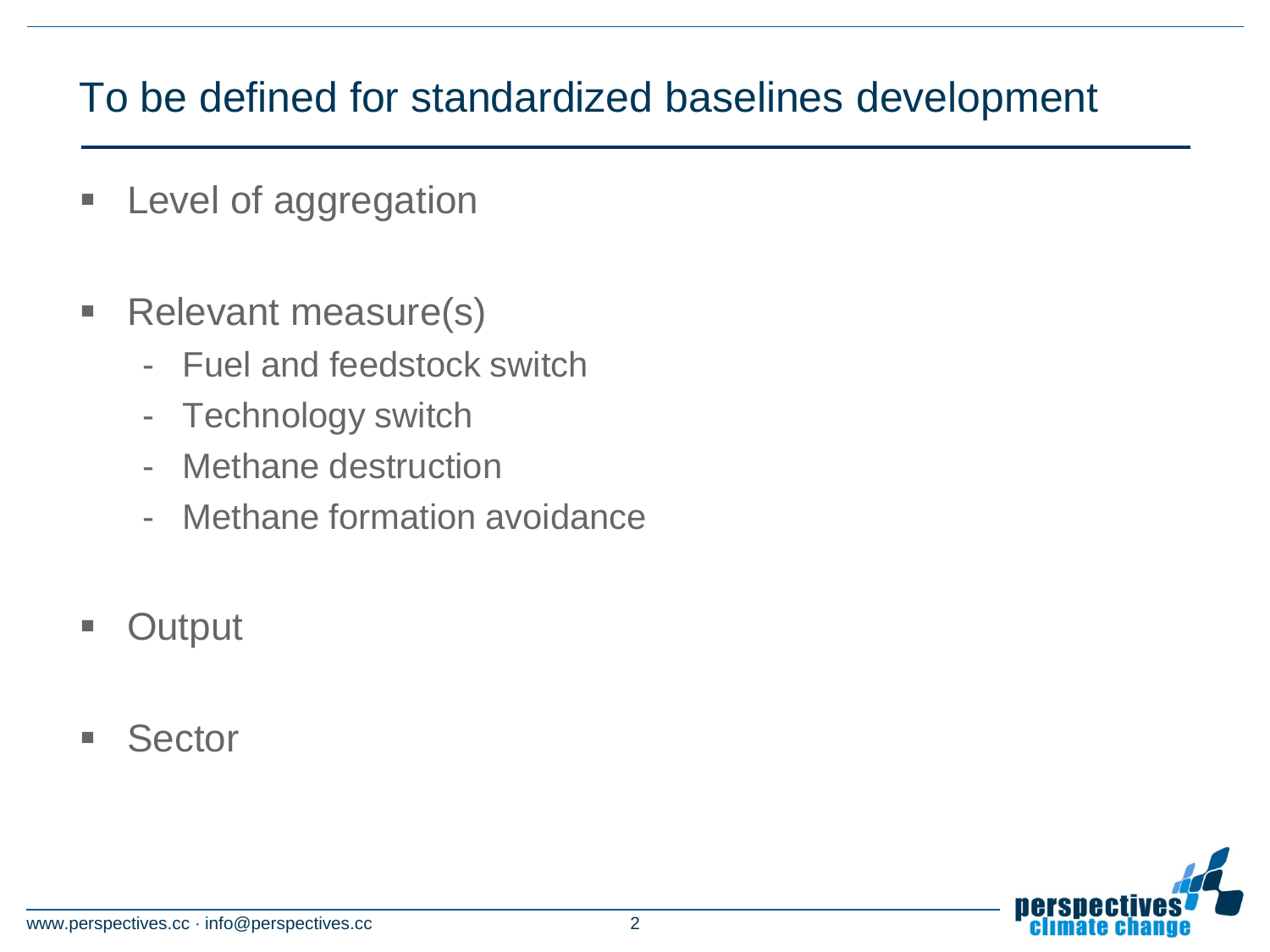#### www.perspectives.cc · info@perspectives.cc

efficiency

#### Hypothetical case study

- Level of aggregation: national, Rwanda
- **Sector: cookstoves**
- **Measure: technology switch (same** fuel)
- **Output: heat for cooking (TJ)**

**Example 13 Carbon intensity measured in** 

- For fuel switch, would be  $tCO_2e/TJ$  energy



stmosfair Rwanda Improved Cook stove PoA

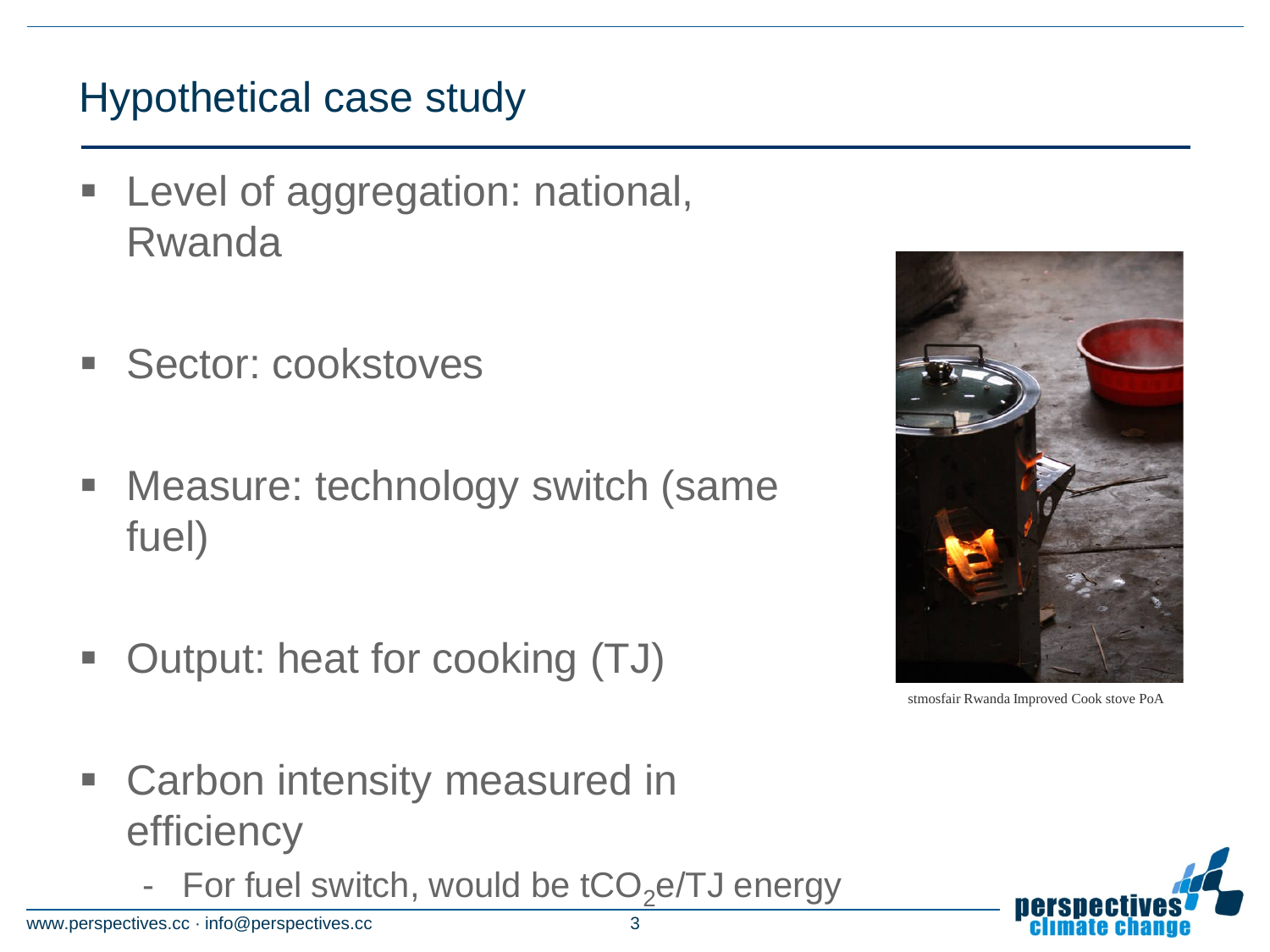#### Cookstoves in Rwanda



| <b>Stove type</b>           | Efficiency* |  |
|-----------------------------|-------------|--|
| 3 stone fire                | 10%         |  |
| <b>Basic metal</b><br>stove | 15%         |  |
| Metal and clay<br>stove     | 20%         |  |



\* Efficiencies are estimates

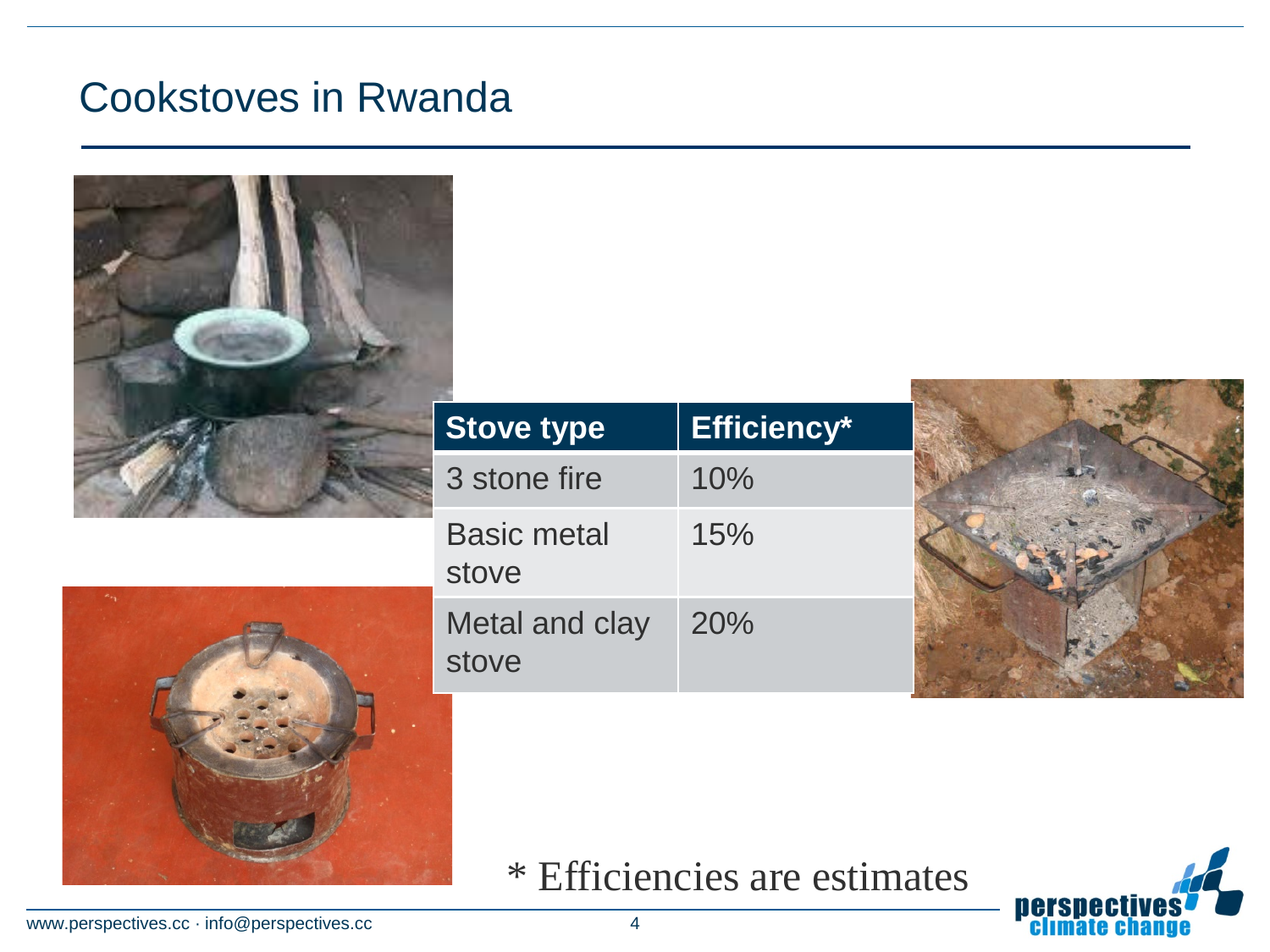# Ranking of technology types based on increasing efficiency

| Stove type               | <b>Efficiency*</b> | Ranking       |
|--------------------------|--------------------|---------------|
| 3 stone fire             | 10%                | 3             |
| <b>Basic metal stove</b> | 15%                | $\mathcal{P}$ |
| Metal and clay stove     | 20%                |               |

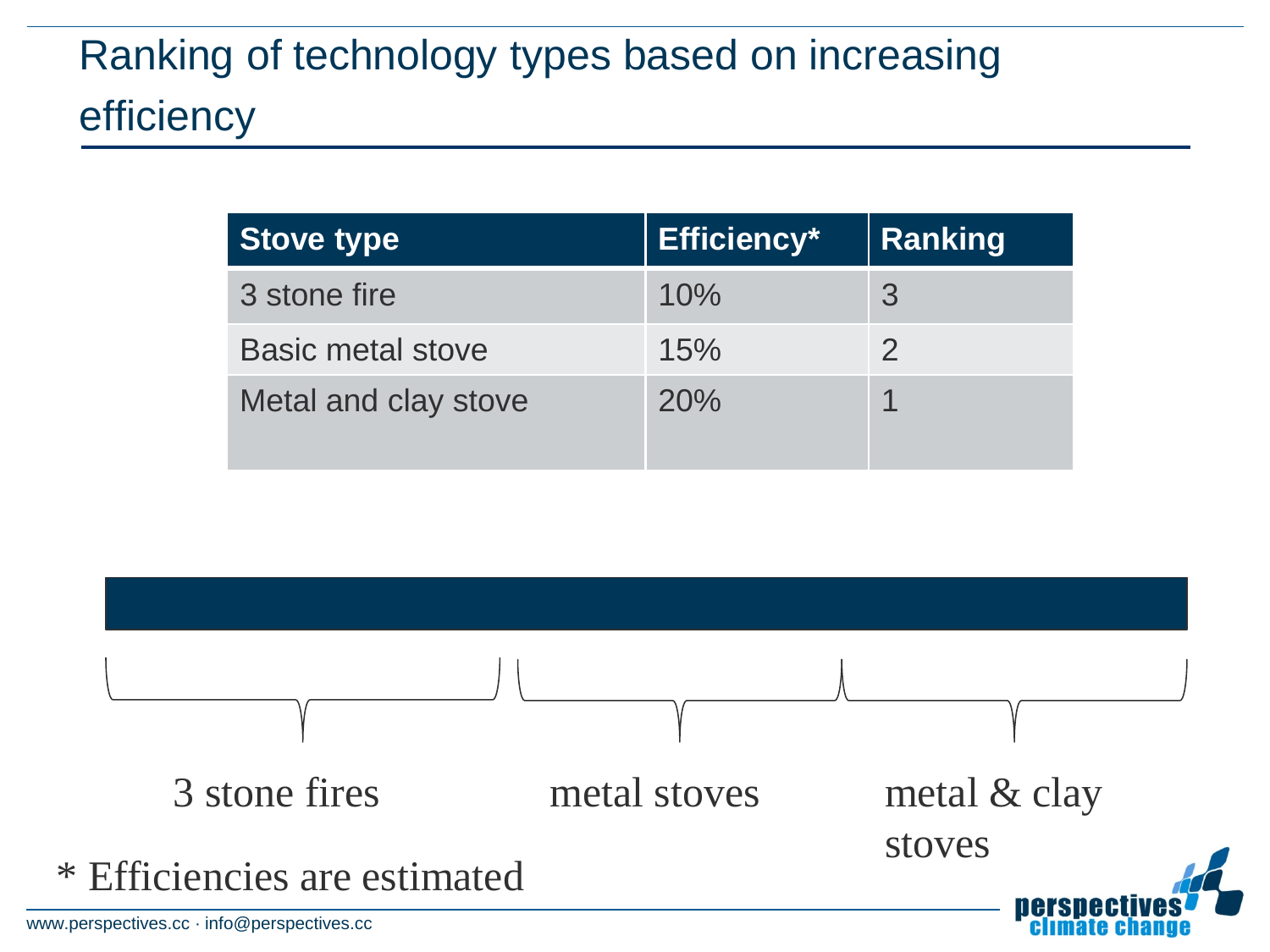#### Ranking and output

| <b>Stove type</b>        | $\frac{9}{6}$ of output* |
|--------------------------|--------------------------|
| 3 stone fire             | <b>75%</b>               |
| <b>Basic metal stove</b> | 15%                      |
| Metal and clay stove     | 10%                      |

Cumulative output  $= 100\%$  of heat for cooking in Rwanda

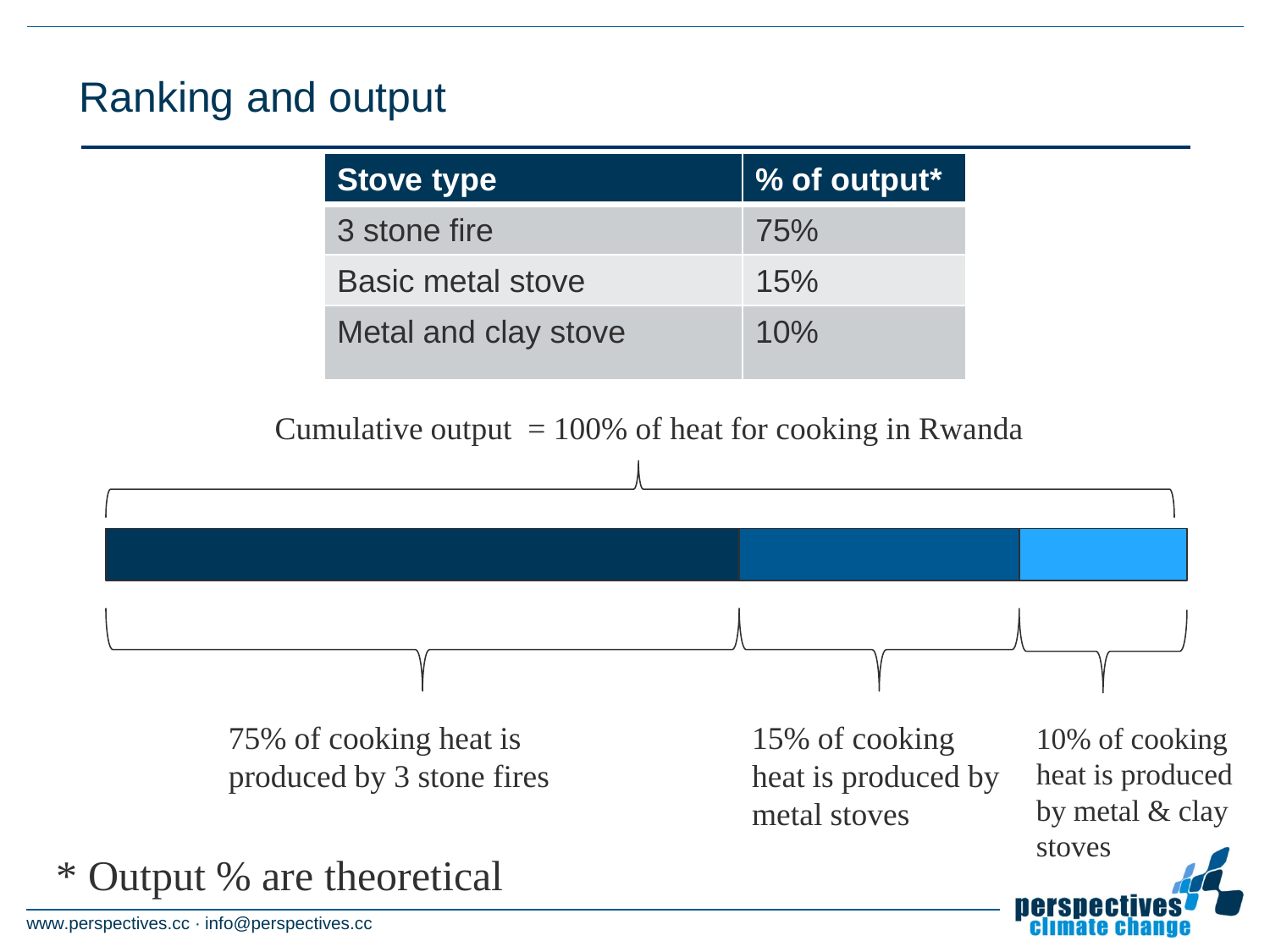# Additionality threshold: set at 80% of output



Components of additionality:

- Above threshold
- Less commercially attractive or other barriers
- No national or sub-national enforced regulation mandating the use of the technologies

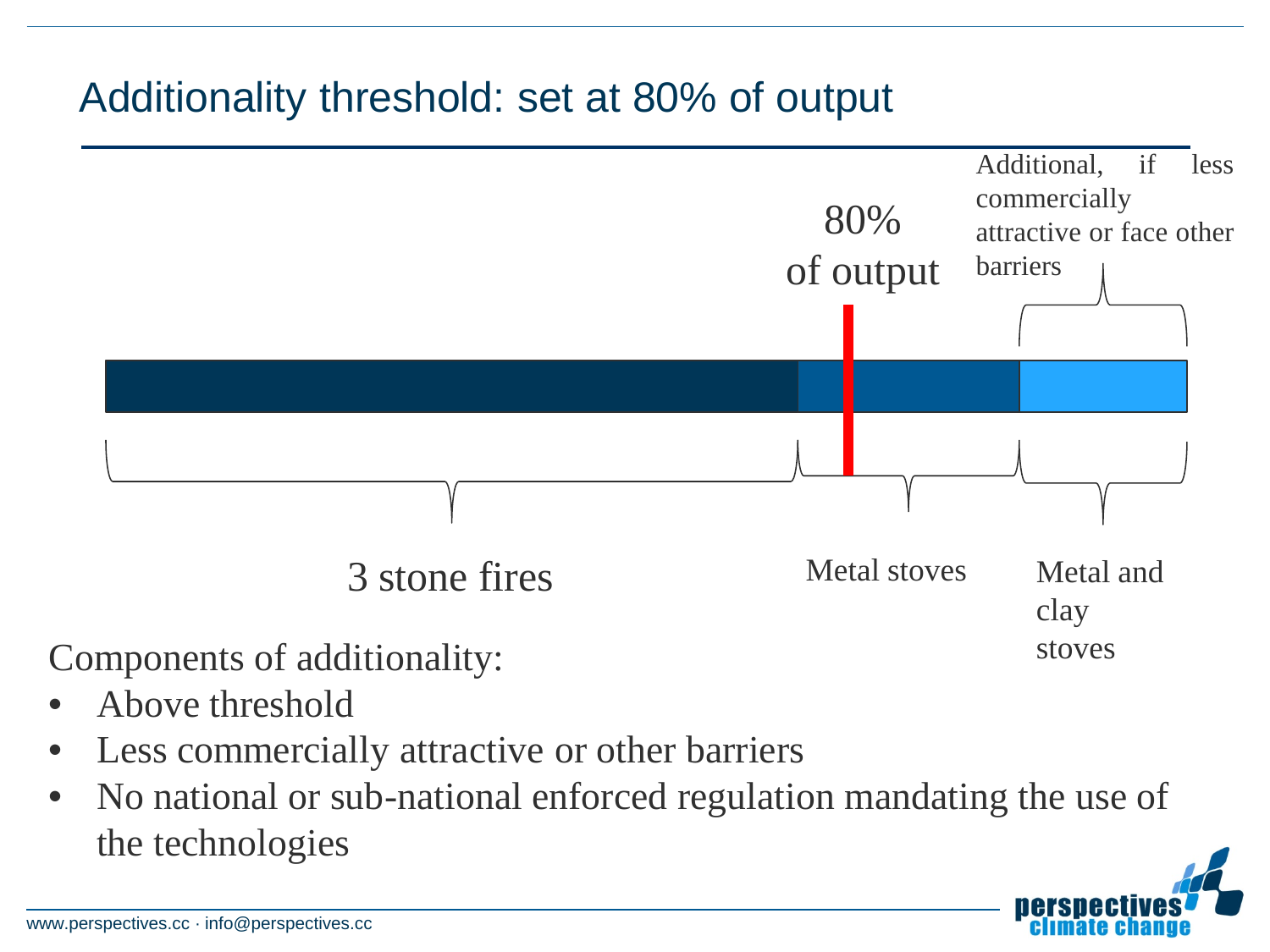Baseline efficiency: set at 80% of output



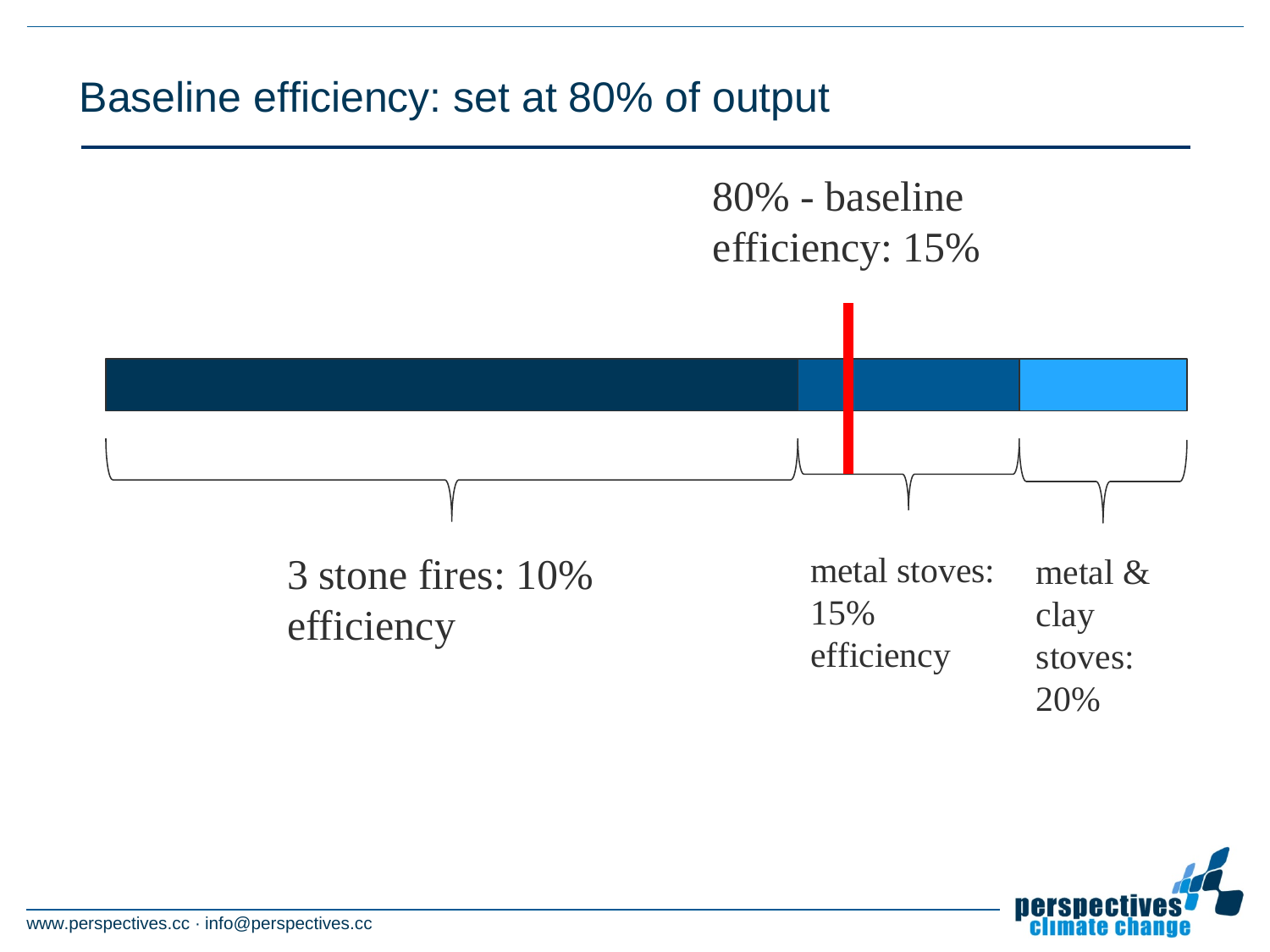### **Summary**

- **Stove types that are additional:** 
	- Metal & clay stoves
	- Any other stoves with > efficiency
- **Baseline efficiency: 15%**

 Work needed for standardized baseline development is significant but improved cookstove projects will be greatly facilitated